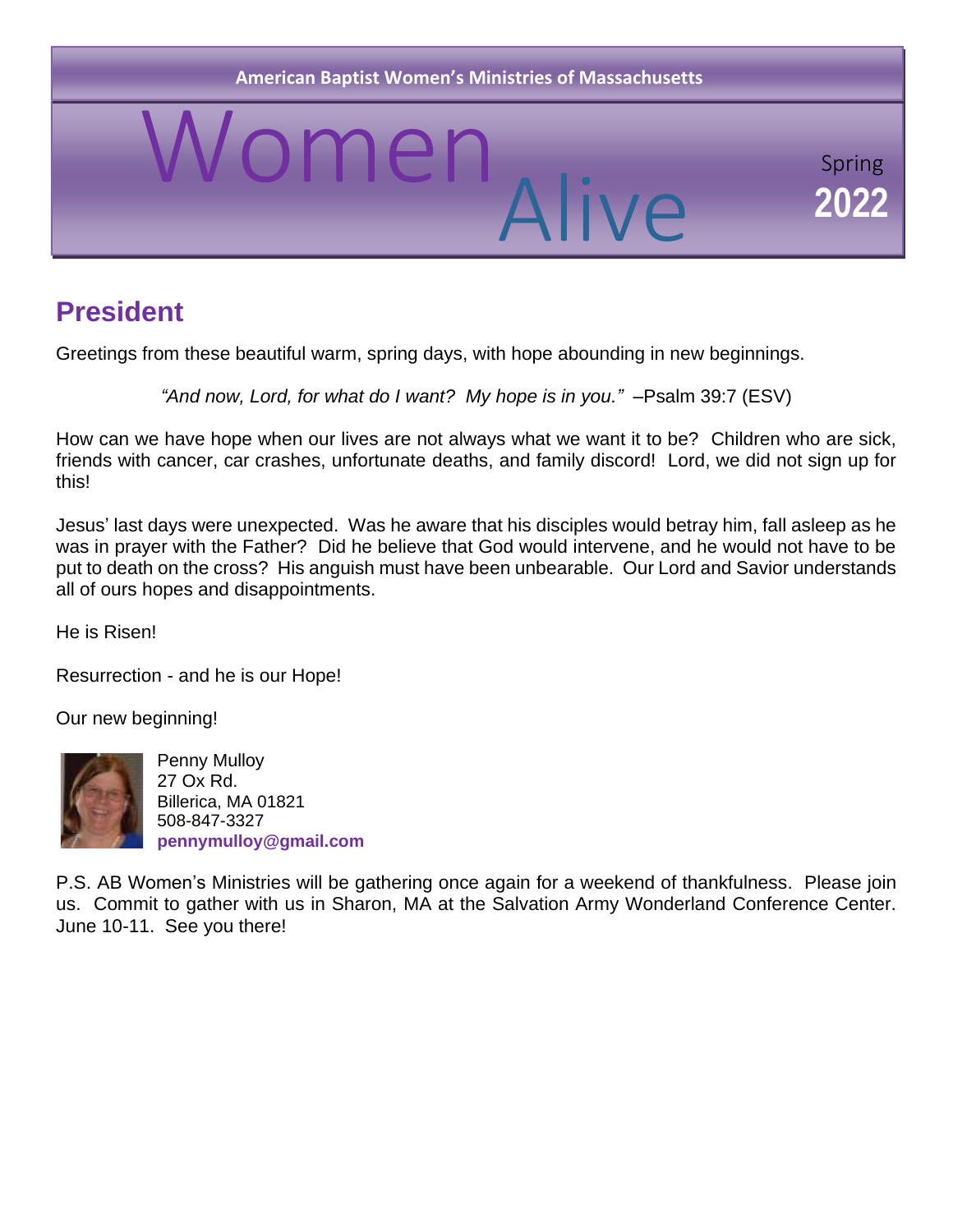### **Treasurer**

God Bless your efforts in your local American Baptist Women's Ministries. Whether an active group or working behind the scenes in your church for women and girls in your community, you give God glory in everything you do. And for that, we thank you.



Springtime has made me think of planting the seeds which will produce a harvest of plants, either decorative or edible. It takes time and a lot of patience, but the results are worth the effort. Sometimes, though, we don't see the results of our efforts right away, if at all. I was reminded of this by a quote from John Quincy Adams in August of 1830: "I plant trees for the benefit of the next age, and of which my own eyes will never behold a berry." The good that we've

"planted" where our hearts have placed our treasures, that good, we hope, may benefit future generations. What an awesome responsibility!

Just a reminder of our Eight Steps of Giving program. May 1<sup>st</sup> has passed, but if anyone has a contribution, I will gladly accept it this month.

Remember our state project for the year: Rizpah's Children. American Baptist Home Mission Societies is a partner organization which identifies the needs of impoverished children in our country, making connections with other partner organizations to provide services and ministries that would help the children and their families. You will find the Biblical reference to Rizpah in 2 Samuel 21:1-10.

As I also mentioned in the last *WOMEN ALIVE*, support of the State Project is one of the Eight Steps of Giving that we American Baptist women of Massachusetts have taken on to provide financial assistance to eight different ministry foci:

#### **Eight Steps of Giving**

Scholarship Fund Camp Mission State Project (Rizpah's Children) State Support for AB Women's Ministries AB GIRLS Friendship Fund Women & Girls Mission Fund

plus contributions to a Partnering Ministry (MBMM primarily)

I hope we may see one another in person at our June 10-11 Spring Conference at the Salvation Amy Wonderland Conference Center in Sharon, MA. Meanwhile, stay safe and well!



Marilyn Glover 40 East Border Rd. Malden, MA 02148-1104 781-322-5631 **[glovermarilyn46@gmail.com](mailto:glovermarilyn46@gmail.com)**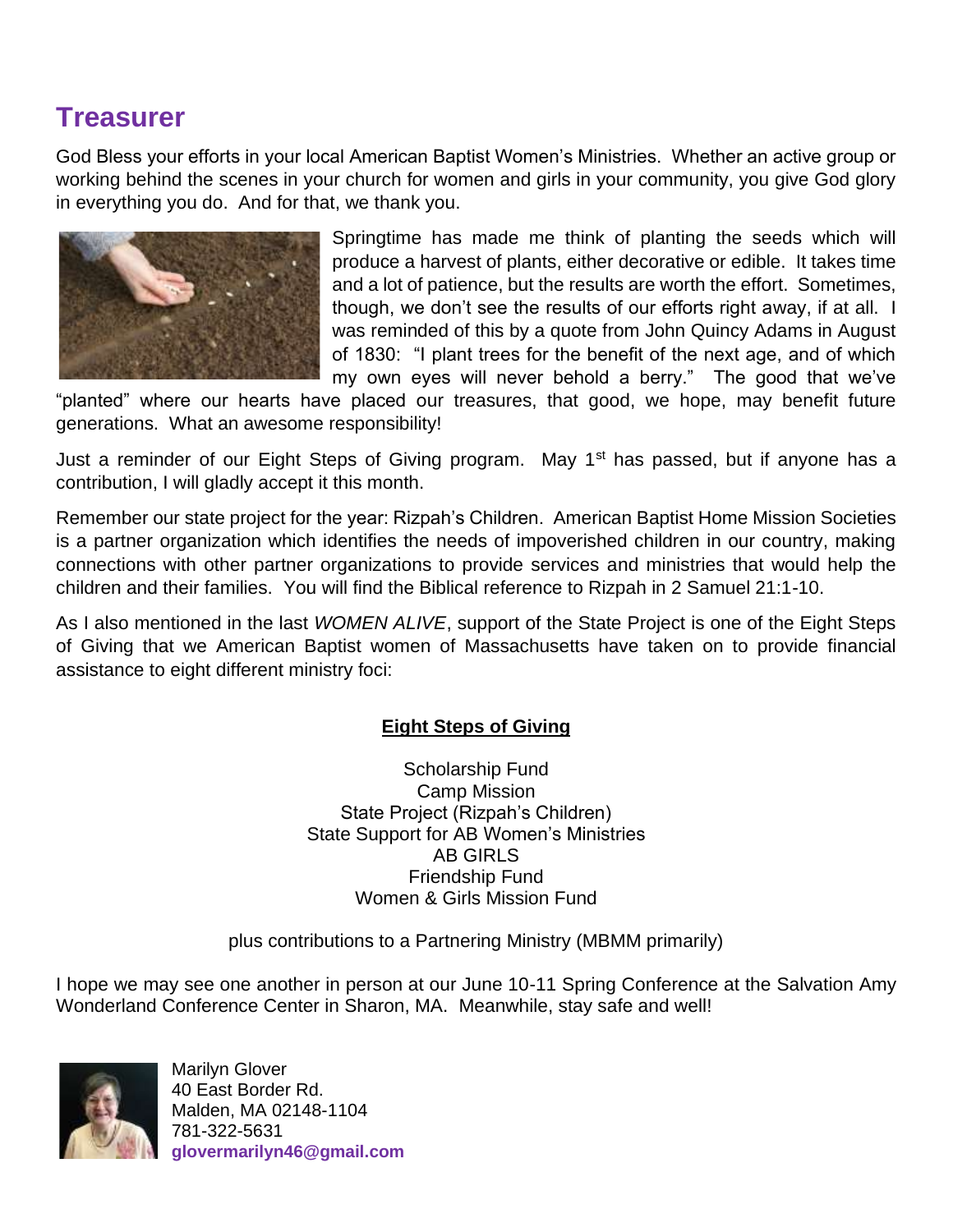## **Coordinator of AB GIRLS**

The AB girls got together at the February Spiritual Retreat and had a great time getting to know each other. They learned about the courage of Esther and shared ways that they are courageous in their own lives. Each of these girls brought a very unique perspective to the group and supported each other as they told their stories. The girls made paper flowers which celebrated their strengths and support systems.



I am looking forward to seeing the girls at the conference in June! The AB GIRLS theme will be **"Imperfectly Perfect"** based on the scripture **"***But he said to me, 'My grace is sufficient for you, for my power is made perfect in weakness...'"* We will be exploring biblical role models who haven't always made the "right" choices but have always lived for God. We will spend some time reflecting on selfacceptance, and grace. There will be lots of fun, relaxation, and of course, snacks! Hoping to see you all there.



Rebecca Izsak 1 Brush Hill Rd. Merrimac, MA 01860 617-827-4053 **[rrm356@nyu.edu](mailto:rrm356@nyu.edu)**

# **Other News**

### **Partnering Ministry**

Why Join the Partnering Ministry?

The Massachusetts Baptist Multicultural Ministries wrote, "Through AB Women's Ministries of MA's Partnering Ministry with Massachusetts Baptist Multicultural Ministries, AB women's groups, churches, and individuals have blessed refugees, evacuees, and immigrants with practical help. Gifts of new clothing, knitted items, toys, household items, toiletries and school supplies were distributed via the ACE Shoppe. Currently, a new program involves ACE Shoppe Staff visiting families to deliver goods. This is important because many refugee and evacuee families do not have cars or driver's licenses. Getting supplies from the ACE Shoppe home would be a difficult challenge."

AB Women's Ministries of MA has partnered with two organizations for the new fiscal year. You may choose one organization or provide what you can for both of our partners.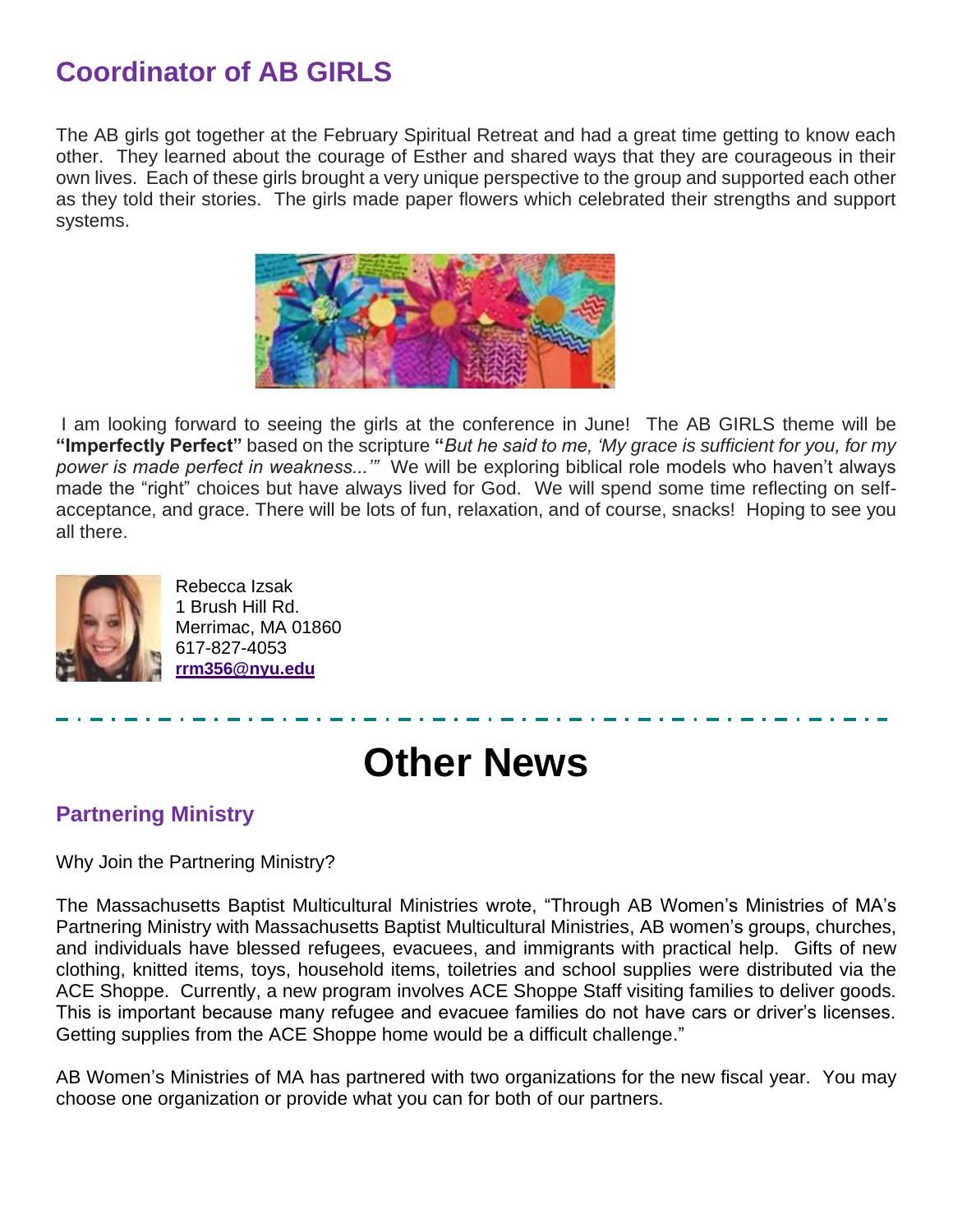#### **Partner: Massachusetts Baptist Multicultural Ministries**

Incorporated in 2010, Massachusetts Baptist Multicultural Ministry's (MBMM) mission is simple, **advocate**, **celebrate**, and **empower** or "**ACE***"* to the New American by helping with critical needs like translating, helping file state, federal, employment, legal and health care documents, provide ESL training, and after-school programs, and opening opportunities to create a context celebrating diversity and inclusion to share their respective cultures and traditions.

A list of requested gifts is attached. Please note that school supplies are needed by September 1<sup>st</sup> for MBMM's school supplies distribution on September 17<sup>th</sup> all other items are needed by December 1<sup>st</sup> for the New American Christmas Party.

#### **Partner: Grotonwood Camp**

Grotonwood is a Christian Camp and Conference Center. They have been ministering to youth, adults with physical, developmental and intellectual disabilities, families, church communities and not for profit organizations over sixty years! Their summer camp and year-round programs give way to beautiful encounters, lifelong learning experiences and relationship building opportunities.

Grotonwood and AB Women's Ministries of MA are partnering to raise funds to purchase Bibles for Grotonwood's overnight youth campers.

Did you know that many of the campers at Grotonwood do not come from the local churches? We would like to provide every youth camper a Bible. They will learn how to use it throughout their week at camping, so they are equipped with the knowledge to use it when they return home.

All Bible will be age and reading level appropriate, and each Bible will cost \$5.00. A flyer with form is attached.

Join with us in supporting these important ministries.

#### **Spring Conference Mission Project**

This year's Spring Conference is Friday, June 10<sup>th</sup> and Saturday, June 11<sup>th</sup> and will be held at the Salvation Army Wonderland Conference Center in Sharon, MA. We learned there is a shortage of specific items for women and girls who are homeless or disadvantaged in Eastern Massachusetts, and that is why we are asking women who will be attending Conference to bring sanitary pads, incontinence underwear, underwear in original packaging, or new or like-new bras in all sizes, styles and brands (including sports bras and maternity bras). These items will be donated to **Dignity Matters**.



**Dignity Matters** is a non-profit organization that collects, purchases, and supplies feminine hygiene products, bras and underwear to women and girls who are homeless or disadvantaged, in order to help them stay healthy, regain self-confidence, and live with basic dignity.

Dignity Matters People commonly associate period poverty with developing countries, but it is a significant, hidden, and local issue here in America, and, in Massachusetts.

Homeless and disadvantaged women and school-aged girls DESPERATELY need our support with period protection and underwear because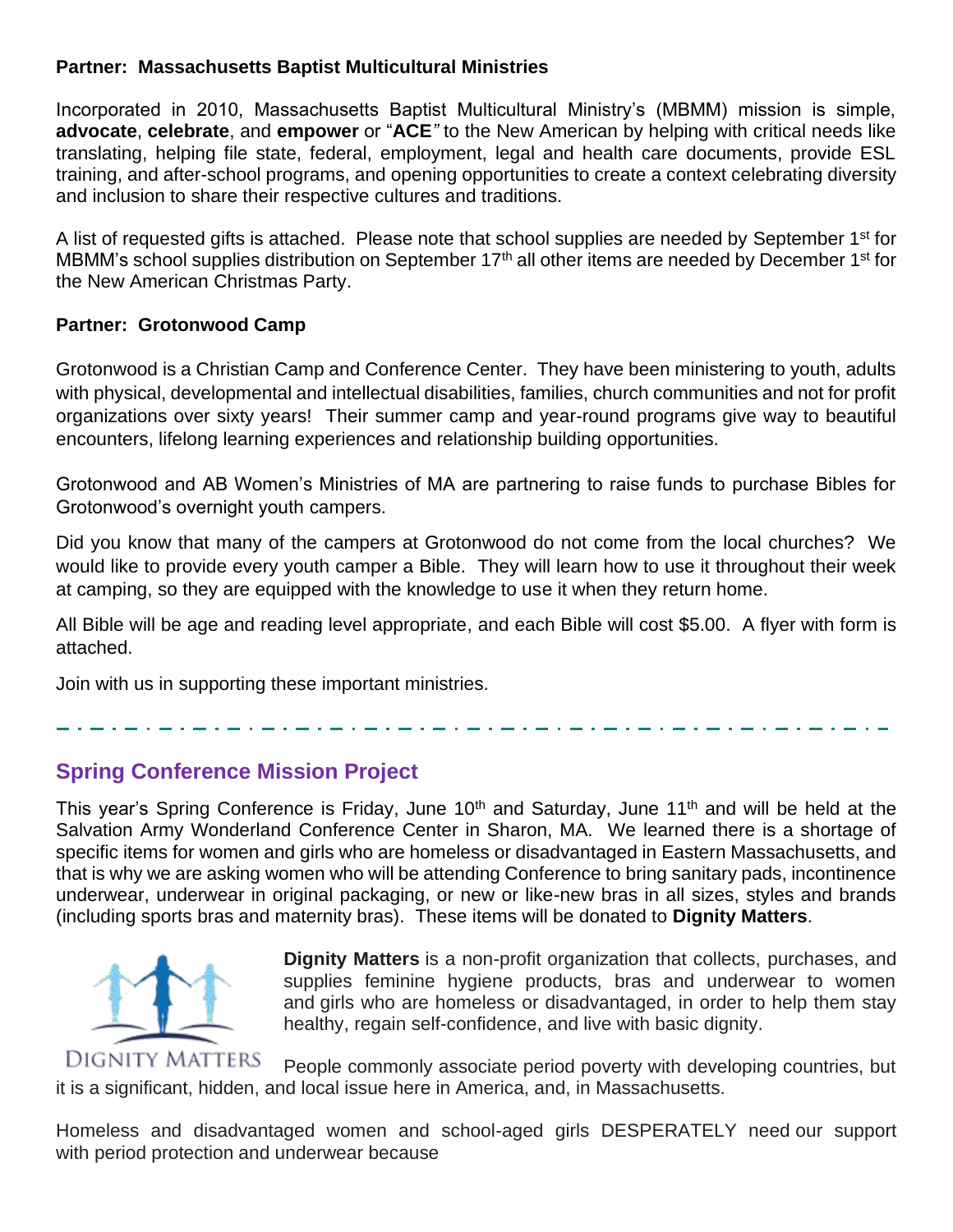- 1. SNAP benefits do not cover them
- 2. Menstrual products are expensive and needed monthly the cost adds up
- 3. Menstrual products are rarely donated to shelters, food pantries or public schools
- 4. Many shelters, food pantries and public schools struggle to afford period protection for their clients. Bras are considered a luxury.

Your support with this special mission project is greatly appreciated.

# **Association News**

### **Adoniram Judson**

#### **Adoniram Judson Women's Spring Celebration and Annual Meeting Saturday, May 21st 9 AM First Baptist Church, 493 Main Street, Malden, MA**

(Parking is available behind the church. Please enter through the back door to the church.)



The First Baptist Church in Malden will host this spring get-together and Annual Meeting on May 21<sup>st</sup> beginning at 9 AM.

It will be wonderful to meet in person for our Annual Meeting this year!

\*Meeting: Report from Board Members

\*Program: Seafarer's Friend – Ida MacRae, Executive Director, will share her experiences with this important organization that has served the crews of ships from all over the world since 1827. We will learn how churches can help these mariners with their spiritual needs as well as their practical needs. Hear about making "ditty bags" that are given to crew members, the need for knitted hats, and much more. Please check out their website at seafarersfriend.org for information and a video that explains the program.

\*We will begin with registration, \$5 per person, at 8:30 a.m. Breakfast will be served at 9:00 a.m. and the program will begin around 10:00 a.m. We ask that each church pay dues of \$10 per year.

\*Please bring ideas for craft nights and church fairs to share. If you have suggestions for programs and/or outreach ideas for The Judson Women's organization, please share those too!

We hope you can attend this meeting on May 21*<sup>s</sup>*<sup>t</sup>  $21$  st! To let us know you are coming to this event, please call or e-mail Marilyn Glover at 781-322-5631 [glovermarilyn46@gmail.com](mailto:glovermarilyn46@gmail.com)